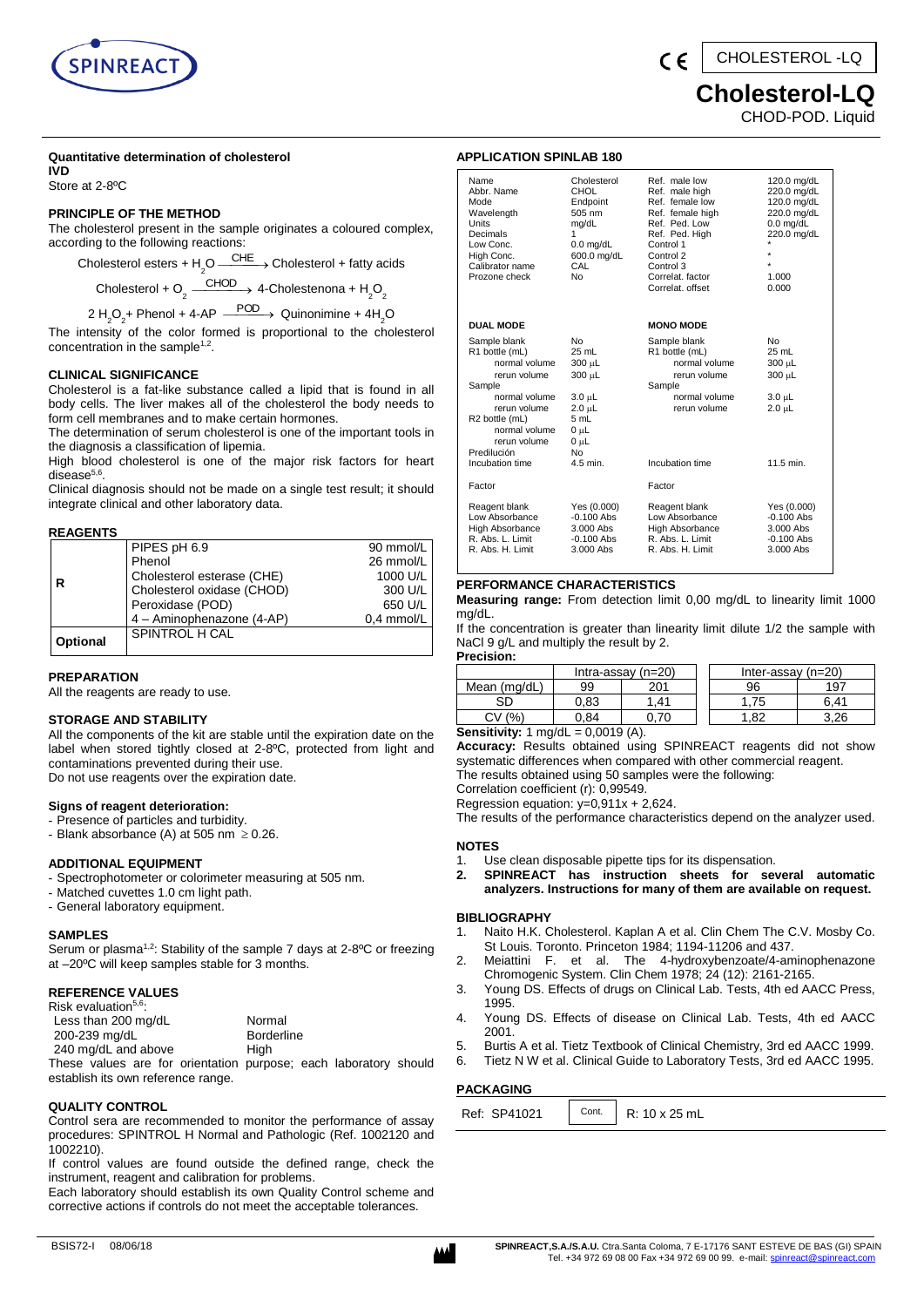

# **Colesterol-LQ** CHOD-POD. Líquido

#### **Determinación cuantitativa de colesterol**

**IVD** Conservar a 2-8ºC

#### **PRINCIPIO DEL MÉTODO**

El colesterol presente en la muestra origina un compuesto coloreado según la reacción siguiente:

Ésteres colesterol + H<sub>2</sub>O —<sup>CHE</sup>→ Colesterol + Ácidos grasos

Colesterol + O<sub>2</sub>  $\xrightarrow{\text{CHOD}}$  4-Colestenona + H<sub>2</sub>O<sub>2</sub>

2 H<sub>2</sub>O<sub>2</sub> +Fenol + 4-Aminofenazona  $\xrightarrow{\text{POD}}$  Quinonimina + 4H<sub>2</sub>O La intensidad del color formado es proporcional a la concentración de colesterol presente en la muestra ensayada<sup>1,2</sup>.

#### **SIGNIFICADO CLÍNICO**

El colesterol es una sustancia grasa presente en todas las células del organismo. El hígado produce naturalmente todo el colesterol que necesita para formar las membranas celulares y producir ciertas hormonas. La determinación del colesterol es una de las herramientas más importantes para el diagnóstico y clasificación de las lipemias. El aumento del nivel de colesterol es uno de los principales factores de riesgo cardiovascular<sup>5,6</sup>.

El diagnóstico clínico debe realizarse teniendo en cuenta todos los datos clínicos y de laboratorio.

#### **REACTIVOS**

|          | PIPES pH 6.9              | 90 mmol/L  |
|----------|---------------------------|------------|
|          | Fenol                     | 26mmol/L   |
|          | Colesterol esterasa (CHE) | 1000 U/L   |
|          | Colesterol oxidasa (CHOD) | 300 U/L    |
|          | Peroxidasa (POD)          | 650 U/L    |
|          | 4 - Aminofenazona (4-AF)  | 0.4 mmol/L |
| Opcional | I SPINTROL H CAL          |            |

#### **PREPARACIÓN**

Todos los reactivos están listos para su uso.

#### **CONSERVACIÓN Y ESTABILIDAD**

Todos los componentes del kit son estables hasta la fecha de caducidad indicada en la etiqueta del vial, cuando se mantienen los viales bien cerrados a 2-8ºC, protegidos de la luz y se evita su contaminación. No usar reactivos fuera de la fecha indicada.

#### **Indicadores de deterioro de los reactivos:**

- Presencia de partículas y turbidez.

- Absorbancias (A) del Blanco a 505 nm  $\geq$  0,26.

#### **MATERIAL ADICIONAL**

- Espectrofotómetro o analizador para lecturas a 505 nm.
- Cubetas de 1,0 cm de paso de luz.
- Equipamiento habitual de laboratorio.

#### **MUESTRAS**

Suero o plasma<sup>1,2</sup>. Estabilidad de la muestra 7 días a 2-8<sup>o</sup>C y 3 meses si se mantiene la muestra congelada (-20ºC).

#### **VALORES DE REFERENCIA**

| Evaluación del riesgo <sup>5,6</sup> : |                                                                  |
|----------------------------------------|------------------------------------------------------------------|
| Menos de 200 mg/dL                     | Normal                                                           |
| 200-239 mg/dL                          | Moderado                                                         |
| 240 o más                              | Alto                                                             |
|                                        | Estas valores son orientativos. Es recomendable que soda laborat |

le que cada laboratorio establezca sus propios valores de referencia.

#### **CONROL DE CALIDAD**

Es conveniente analizar junto con las muestras sueros control valorados: SPINTROL H Normal y Patológico (Ref. 1002120 y 1002210).

Si los valores hallados se encuentran fuera del rango de tolerancia, se debe revisar los instrumentos, los reactivos y la calibración.

Cada laboratorio debe disponer su propio Control de Calidad y establecer correcciones en el caso de que los controles no cumplan con las tolerancias.

#### **APLICACIÓN AL SPINLAB 180**

| Nombre<br>Nombre abreviado<br>Modo<br>Long. ondas<br>Unidades<br>Decimales<br>Conc. Inferior<br>Conc. Superior<br>Calibrador<br>Chequeo prozona                                      | Colesterol<br>COL<br>Endpoint<br>505 nm<br>mg/dL<br>1<br>$0.0$ mg/dL<br>600.0 mg/dL<br>CAL<br><b>No</b>        | Ref. Hombre Inf.<br>Ref. Hombre Sup.<br>Ref. Mujer Inf.<br>Ref. Mujer Sup.<br>Ref. Ped. Inf.<br>Ref. Ped. Sup.<br>Valor pánico bajo<br>Valor pánico alto<br>Control 1<br>Control 2<br>Control 3<br>Factor correl.<br>Offset de correl. | 120.0<br>220.0<br>120.0<br>220.0<br>0.0<br>220.0<br>٠<br>$\star$<br>÷<br>1.000<br>0.000 |
|--------------------------------------------------------------------------------------------------------------------------------------------------------------------------------------|----------------------------------------------------------------------------------------------------------------|----------------------------------------------------------------------------------------------------------------------------------------------------------------------------------------------------------------------------------------|-----------------------------------------------------------------------------------------|
| <b>MODO DUAL</b>                                                                                                                                                                     |                                                                                                                | <b>MODO MONO</b>                                                                                                                                                                                                                       |                                                                                         |
| Blanco muestra<br>Frasco R1 (mL)<br>Vol. normal<br>Vol. repet.<br>Muestra<br>Vol. normal<br>Vol. repet.<br>Frasco R2 (mL)<br>Vol. normal<br>Vol. repet.<br>Predilución<br>Incubación | No.<br>$25 \text{ mL}$<br>300 µL<br>300 µL<br>$3.0 \mu L$<br>2.0 µL<br>5 mL<br>0 սԼ<br>0 µL<br>No.<br>4.5 min. | Blanco muestra<br>Frasco R1 (mL)<br>Vol. normal<br>Vol. repet.<br>Muestra<br>Vol. normal<br>Vol. repet.<br>Incubación                                                                                                                  | No<br>$25$ mL<br>300 µL<br>300 µL<br>$3.0 \mu L$<br>$2.0 \mu L$<br>11.5 min.            |
| Factor                                                                                                                                                                               |                                                                                                                | Factor                                                                                                                                                                                                                                 |                                                                                         |
| Blanco reactivo<br>Absorbancia inf.<br>Absorbancia sup.<br>Lim.Inf. Abs. React.<br>Lim.Sup. Abs. React.                                                                              | Si (0.000)<br>$-0.100$ Abs<br>3.000 Abs<br>$-0.100$ Abs<br>3.000 Abs                                           | Blanco reactivo<br>Absorbancia inf.<br>Absorbancia sup.<br>Liminf. Abs. React.<br>LimSup. Abs. React.                                                                                                                                  | Si (0.000)<br>$-0.100$ Abs<br>3.000 Abs<br>$-0.100$ Abs<br>3.000 Abs                    |

#### **NOTAS**

- 1. Usar puntas de pipeta desechables limpias para su dispensación.
- **2. SPINREACT dispone de instrucciones detalladas para la aplicación de este reactivo en distintos analizadores.**

#### **CARACTERÍSTICAS DEL MÉTODO**

**Rango de medida:** Desde el límite de detección 0,00 mg/dL hasta el límite de linealidad 1000 mg/dL.

Si la concentración de la muestra es superior al límite de linealidad, diluir 1/2 con NaCl 9 g/L y multiplicar el resultado final por 2.

**Precisión:**

|                                                                | Intraserie $(n=20)$ |      |  | Interserie (n=20) |      |
|----------------------------------------------------------------|---------------------|------|--|-------------------|------|
| Media (mg/dL)                                                  | 99                  | 201  |  | 96                | 197  |
| SD (ma/dL)                                                     | 0,83                | 1.41 |  | 1.75              | 6.41 |
| CV(%)                                                          | 0.84                | 0.70 |  | 1.82              | 3.26 |
| <b>Sensibilidad analítica:</b> $1 \text{ mg/dL} = 0,0019$ (A). |                     |      |  |                   |      |

**Exactitud:** Los reactivos SPINREACT no muestran diferencias sistemáticas significativas cuando se comparan con otros reactivos comerciales.

Los resultados obtenidos con 50 muestras fueron los siguientes:

Coeficiente de correlación (r): 0,99549.

Ecuación de la recta de regresión: y=0,911x + 2,624. Las características del método pueden variar según el analizador utilizado.

#### **BIBLIOGRAFÍA**

- 1. Naito H.K. Cholesterol. Kaplan A et al. Clin Chem The C.V. Mosby Co. St Louis. Toronto. Princeton 1984; 1194-11206 and 437.
- 2. Meiattini F. et al. The 4-hydroxybenzoate/4-aminophenazone Chromogenic System. Clin Chem 1978; 24 (12): 2161-2165.
- 3. Young DS. Effects of drugs on Clinical Lab. Tests, 4th ed AACC Press, 1995.
- 4. Young DS. Effects of disease on Clinical Lab. Tests, 4th ed AACC 2001.
- 5. Burtis A et al. Tietz Textbook of Clinical Chemistry, 3rd ed AACC 1999.
- 6. Tietz N W et al. Clinical Guide to Laboratory Tests, 3rd ed AACC 1995.

# **PRESENTACIÓN**

|  | Ref: SP41021 | Cont. | $10 \times 25$ mL<br>R: |
|--|--------------|-------|-------------------------|
|--|--------------|-------|-------------------------|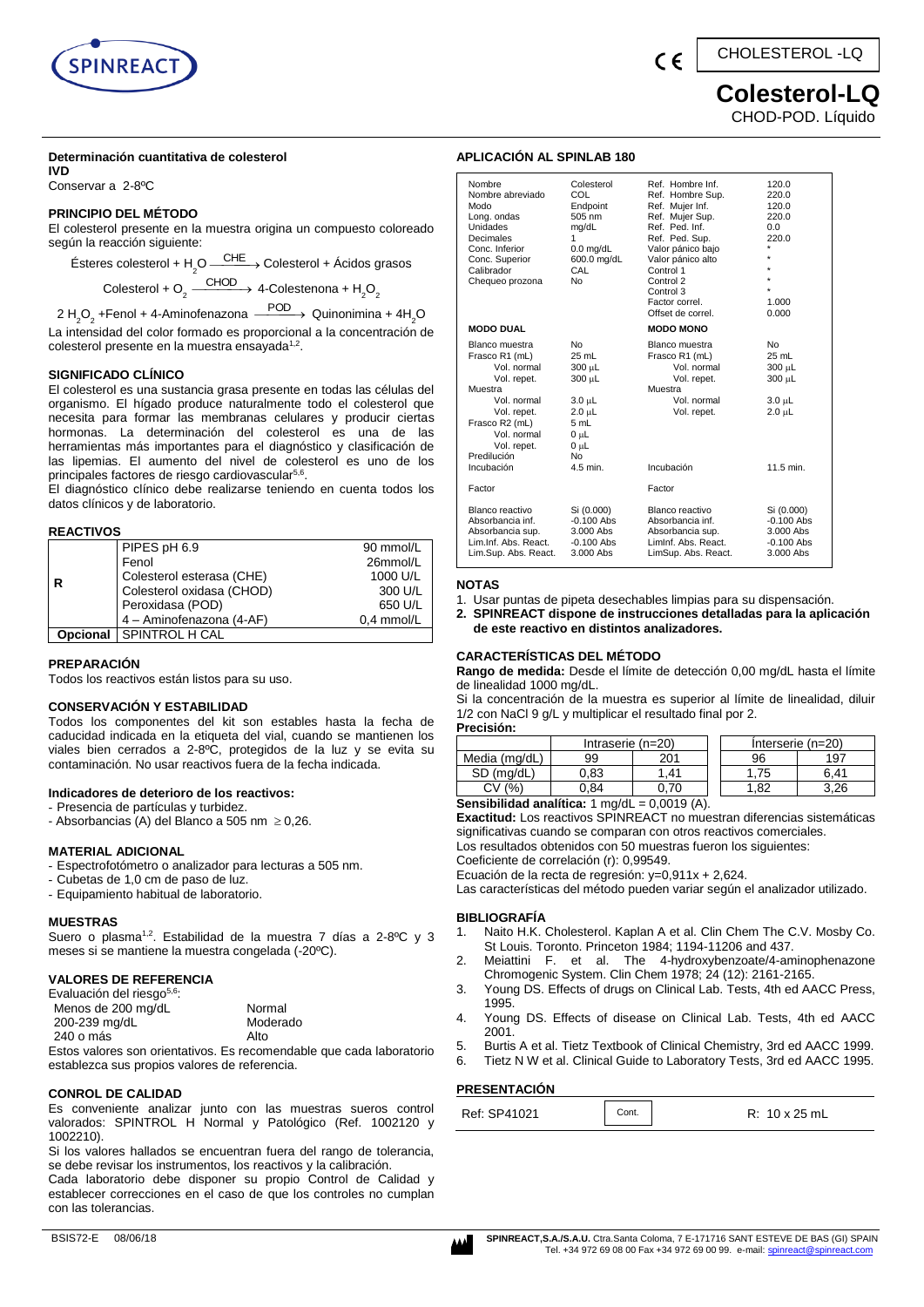



# CHOLESTEROL -LQ

# **Cholestérol-LQ**

CHOD-POD. Liquide

┓

#### *Détermination quantitative de cholestérol*  **IVD**

Conserver à 2-8ºC

#### **PRINCIPE DE LA METHODE**

Le cholestérol présent dans l'échantillon donne lieu à un composé coloré, selon la réaction suivante :

Esters cholestérol + H<sub>2</sub>O  $\frac{\text{CHE}}{\text{--}}$  Cholestérol + Acides gras

Cholestérol + O<sub>2</sub>  $\xrightarrow{\text{CHOD}}$  4-Cholesténone + H<sub>2</sub>O<sub>2</sub>

2 H<sub>2</sub>O<sub>2</sub> +Phénol + 4-Aminophénazone  $\stackrel{\mathsf{POD}}{\xrightarrow{\hspace*{0.5cm}}}$  Quinonéimine + 4H<sub>2</sub>O L'intensité de la couleur formée est proportionnelle à la concentration de cholestérol présent dans l'échantillon testé<sup>1, 2</sup>.

#### **SIGNIFICATION CLINIQUE**

Le cholestérol est une substance grasse présente dans toutes les cellules de l'organisme. Le foie produit naturellement tout le cholestérol dont il a besoin pour former les membranes cellulaires et produire certaines hormones. La détermination du cholestérol est l'un des outils les plus importants pour diagnostiquer et classifier les lipémies. L'augmentation du cholestérol est l'un des principaux facteurs de risque cardiovasculaire<sup>5, 6</sup>.

Le diagnostic clinique doit être réalisé en tenant compte de toutes les données cliniques et de laboratoire.

#### **RÉACTIFS**

|   | PIPES pH 6,9                    | 90 mmol/L  |
|---|---------------------------------|------------|
|   | Phénol                          | 26 mmol/L  |
|   | Cholestérol-estérase (CHE)      | 1 000 U/L  |
| R | Cholestérol-oxydase (CHOD)      | 300 U/L    |
|   | Peroxydase (POD)                | 650 U/L    |
|   | 4 - Aminophénazone (4-AF)       | 0.4 mmol/L |
|   | <b>OPTIONNEL</b> SPINTROL H CAL |            |

#### **PRÉPARATION**

Tous les réactifs sont prêts à l'emploi.

#### **CONSERVATION ET STABILITE**

Tous les composants du kit sont stables jusqu'à la date de péremption indiquée sur l'étiquette, et si les flacons sont maintenus hermétiquement fermés à 2-8ºC, à l'abri de la lumière et des sources de contamination.

Ne pas utiliser les réactifs en dehors de la date indiquée.

**Indices de détérioration des réactifs:** Présence de particules et turbidité.

Absorbation (A) du blanc à 505 ≥ 0,26.

#### **MATERIEL SUPPLEMENTAIRE**

Auto-analyseur SPINLAB 180.

Equipement classique de laboratoire (Remarque 2).

#### **ÉCHANTILLONS**

serum ou plasma<sup>1, 2</sup>. stabilite de l'echantillon 7 jours a 2-8<sup>o</sup>c, et 3 mois si l'echantillon est congele (-20ºc).

## **VALEURS DE REFERENCE**

| Évaluation du risque <sup>5, 6</sup> : |        |  |
|----------------------------------------|--------|--|
| Moins de 200 mg/dL                     | Normal |  |
| 200-239 mg/dL                          | Modéré |  |
| 240 mg/dL ou plus                      | Élevé  |  |

Ces valeurs sont données à titre d'information. Il est conseillé à chaque laboratoire de définir ses propres valeurs de référence

#### **CONTROLE DE QUALITE**

Il est conseillé d'analyser conjointement les échantillons de sérum dont les valeurs ont été contrôlées: SPINTROL H Normal et pathologique (Réf. 1002120 et 1002210).

Si les valeurs se trouvent en dehors des valeurs tolérées, analyser l'instrument, les réactifs et le calibreur.

Chaque laboratoire doit disposer de son propre contrôle de qualité et déterminer les mesures correctives à mettre en place dans le cas où les vérifications ne correspondraient pas aux attentes.

| <b>APPLICATION AU SPINLAB 180</b>                                                                                                                                                               |                                                                                                                            |                                                                                                                                                                                          |                                                                                                                                |  |  |
|-------------------------------------------------------------------------------------------------------------------------------------------------------------------------------------------------|----------------------------------------------------------------------------------------------------------------------------|------------------------------------------------------------------------------------------------------------------------------------------------------------------------------------------|--------------------------------------------------------------------------------------------------------------------------------|--|--|
| Name<br>Abbr. Name<br>Mode<br>Wavelength<br><b>Units</b><br>Decimals<br>Low Conc.<br>High Conc.<br>Calibrator name<br>Prozone check                                                             | Cholesterol<br>CHOL<br>Endpoint<br>$505 \text{ nm}$<br>mg/dL<br>1<br>$0.0$ mg/dL<br>600.0 mg/dL<br>CAL<br>No.              | Ref. male low<br>Ref. male high<br>Ref. female low<br>Ref. female high<br>Ref. Ped. Low<br>Ref. Ped. High<br>Control 1<br>Control 2<br>Control 3<br>Correlat, factor<br>Correlat, offset | 120.0 mg/dL<br>220.0 mg/dL<br>120.0 mg/dL<br>220.0 mg/dL<br>$0.0$ mg/dL<br>220.0 mg/dL<br>$\star$<br>$\star$<br>1.000<br>0.000 |  |  |
| <b>DUAL MODE</b>                                                                                                                                                                                |                                                                                                                            | <b>MONO MODE</b>                                                                                                                                                                         |                                                                                                                                |  |  |
| Sample blank<br>R1 bottle (mL)<br>normal volume<br>rerun volume<br>Sample<br>normal volume<br>rerun volume<br>R2 bottle (mL)<br>normal volume<br>rerun volume<br>Predilución<br>Incubation time | N <sub>0</sub><br>25 mL<br>300 µL<br>300 µL<br>3.0 µL<br>$2.0 \mu L$<br>5 mL<br>0 սԼ<br>0 <sub>u</sub> L<br>No<br>4.5 min. | Sample blank<br>R1 bottle (mL)<br>normal volume<br>rerun volume<br>Sample<br>normal volume<br>rerun volume<br>Incubation time                                                            | No<br>25 mL<br>300 µL<br>300 µL<br>$3.0 \mu$<br>$2.0 \mu L$<br>11.5 min.                                                       |  |  |
| Factor                                                                                                                                                                                          |                                                                                                                            | Factor                                                                                                                                                                                   |                                                                                                                                |  |  |
| Reagent blank<br>Low Absorbance<br><b>High Absorbance</b><br>R. Abs. L. Limit<br>R. Abs. H. Limit                                                                                               | Yes (0.000)<br>$-0.100$ Abs<br>3.000 Abs<br>$-0.100$ Abs<br>3.000 Abs                                                      | Reagent blank<br>Low Absorbance<br><b>High Absorbance</b><br>R. Abs. L. Limit<br>R. Abs. H. Limit                                                                                        | Yes (0.000)<br>$-0.100$ Abs<br>3.000 Abs<br>$-0.100$ Abs<br>$3.000$ Abs                                                        |  |  |

#### **CARACTERISTIQUES DE LA METHODE**

**Plage de mesure**: Depuis la limite de détection de 0,00 mg/dL, jusqu'à la limite de linéarité de 1000 mg/dL

Si la concentration de l'échantillon est supérieure à la limite de linéarité, diluer 1/2 avec du NaCl 9 g/L et multiplier le résultat final par 2.

**Précision:** Intra-série (n=20) Inter-série (n=20)

| Moyenne (mg/dL)                                 | 99   | 201  |  | 96   | 197  |
|-------------------------------------------------|------|------|--|------|------|
| SD (ma/dL)                                      | 0.83 | .41  |  | .75  | 6.41 |
| (% )<br>СV                                      | 0.84 | 0.70 |  | 1.82 | 3.26 |
| $= 0.0019(A)$<br>Sensibilité analytique 1 mo/dl |      |      |  |      |      |

**Sensibilité analytique**: 1 mg/dL = 0,0019 (A).

**Exactitude:** Les réactifs SPINREACT ne montrent pas de différences systématiques significatives lorsqu'on les compare à d'autres réactifs commerciaux.

Les résultats obtenus avec 50 échantillons ont été les suivants:

Coefficient de corrélation (r): 0,99549.

Equation de la Coubre de régression: y=0,911x + 2,624.

Les caractéristiques de la méthode peuvent varier suivant l'analyseur employé.

#### **REMARQUES**

- Utiliser des embouts de pipettes jetables propres pour diffuser le produit.
- **2. SPINREACT dispose de consignes détaillées pour l'application de ce réactif dans différents analyseurs.**

#### **BIBLIOGRAPHIE**

- 1. Naito H.K. Cholesterol. Kaplan A et al. Clin Chem The C.V. Mosby Co. St Louis. Toronto. Princeton 1984; 1194-11206 and 437.
- 2. Meiattini F. et al. The 4-hydroxybenzoate/4-aminophenazone Chromogenic System. Clin Chem 1978; 24 (12): 2161-2165.
- 3. Young DS. Effects of drugs on Clinical Lab. Tests, 4th ed AACC Press, 1995.
- 4. Young DS. Effects of disease on Clinical Lab. Tests, 4th ed AACC 2001.
- 5. Burtis A et al. Tietz Textbook of Clinical Chemistry, 3rd ed AACC 1999.
- 6. Tietz N W et al. Clinical Guide to Laboratory Tests, 3rd ed AACC 1995.

#### **PRÉSENTATION**

| Ref: SP41021 | Cont. | R: 10 x 25 mL |
|--------------|-------|---------------|
|--------------|-------|---------------|